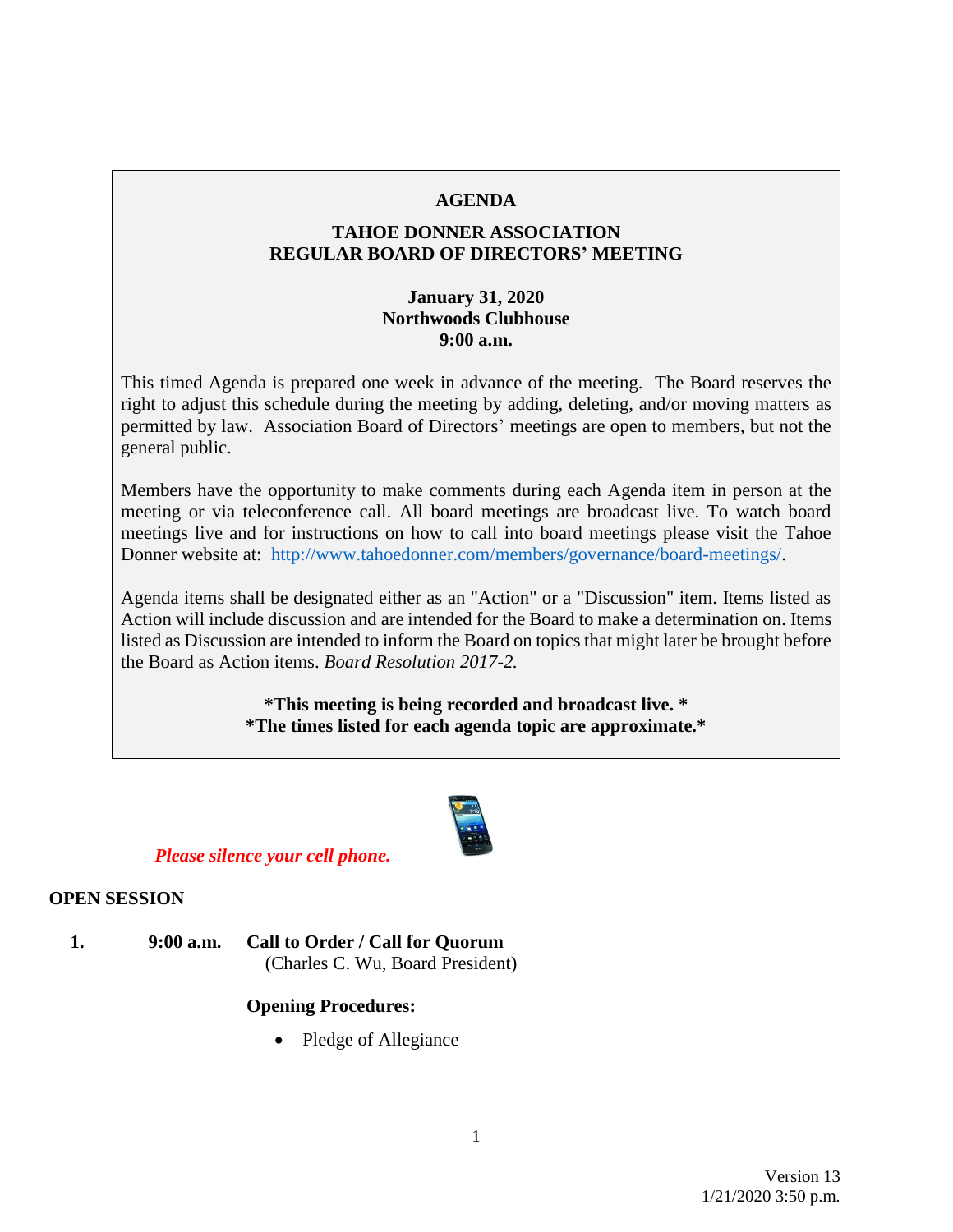#### **2. 9:01 a.m. Member & Director Comments**

Property owners' comments are welcomed at this time for matters not on the agenda and are limited to three minutes. However, members may submit additional comments by email to the Board at [board@tahoedonner.com.](mailto:board@tahoedonner.com) The Board president will recognize members to comment on agenda items as they occur. Members will have the option of making comments during the meeting in person, or via teleconference call. Members are requested to identify themselves and to include Unit and Lot Number or Tahoe Donner address. Directors and Staff are limited by law to brief responses and clarifying questions to matters not on the agenda. Directors may request Staff to report back to the Board concerning such matters and place the matter on a future Board agenda.

Board meetings are defined by the Davis-Stirling Act as a gathering of a majority of directors at the same time and place to "hear, discuss, or deliberate upon any item of business that is within the authority of the Board." (Civ. Code §4090.) A Board meeting is a meeting of the corporation's Board of Directors' to conduct business of the corporation.

### **3. 9:15 a.m. Action: Consent Calendar**

All items listed under the Consent Calendar are considered to be routine and will be approved by one motion. There will be no separate discussion of these items unless a member of the Board requests a specific item to be removed from the Consent Calendar for separate action. Any item so removed will be taken up following the motion to approve the remainder of the Consent Calendar.

- December 14, 2019 Meeting Minutes
- Executive Session Report
	- o December 6, 2019
	- o December 9, 2019
	- o December 11, 2019
	- o December 12, 2019
	- o December 14, 2019
	- o December 18, 2019
	- o December 30, 2019
	- o January 13, 2020
	- o January 16, 2020
- Monthly Unaudited Financials- December 2019
- Letter in Support of Truckee Fire Protection District Ordinance 2019-X-Seasonal Outdoor Fire Ban
- Giving Fund Committee Charter and Appointments
- Proposed Revised 2019 -3 Resolution Overview of Board Govenance (2017-2 Amended)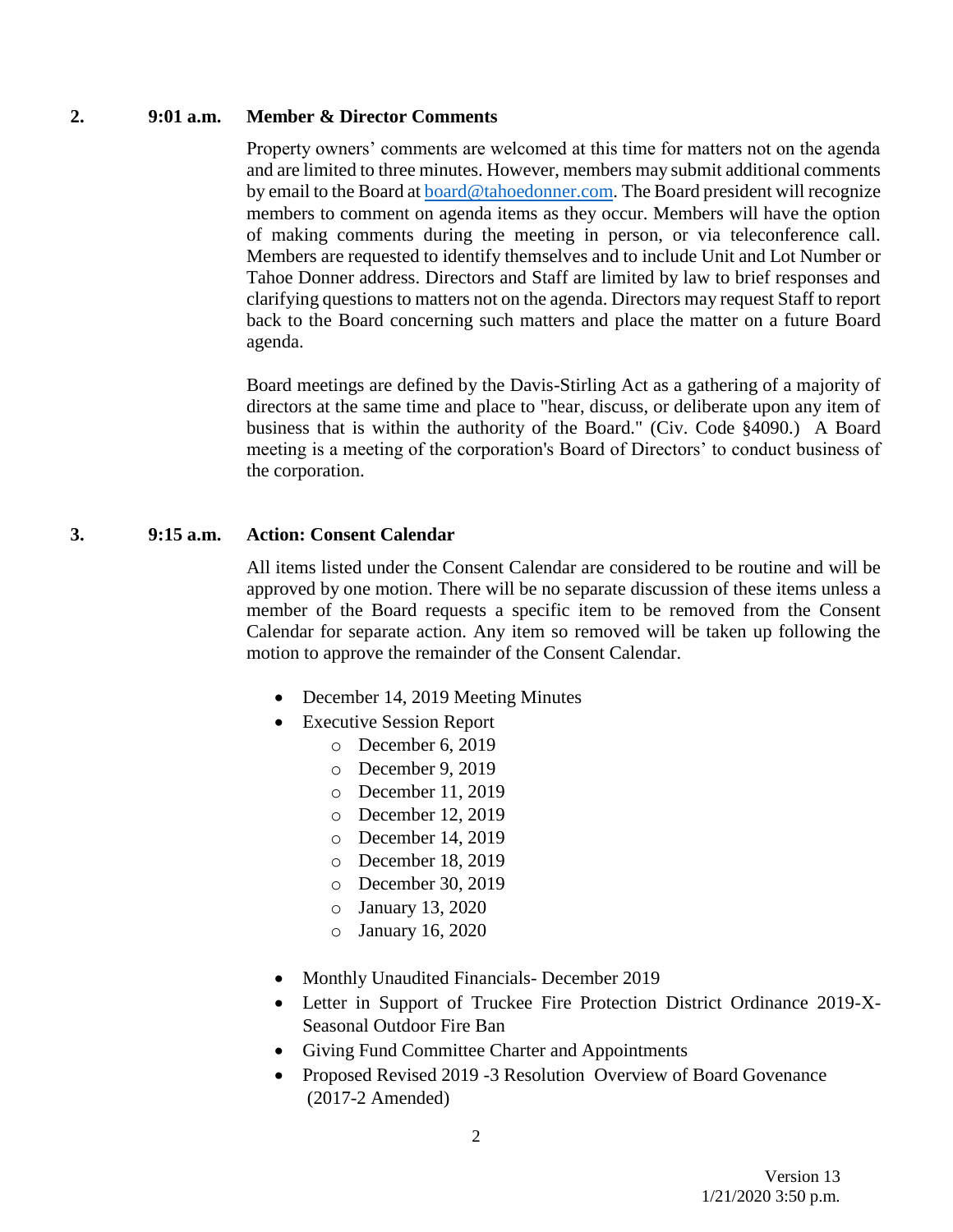- Proposed Revised 2020-X Delegation of Authority for Architectural Standards Improvements (2016-2 Amended)
- 5501 Report November
- Transfer of Funds Authorization

### **4. 9:45 a.m. Committee / Task Force Reports**

The Board of Directors will review the Committee / Task Force written minutes and reports as a routine monthly procedure, with no board discussion or action anticipated. Specific request from chairs for board Action or Discussion will be agenized as separate topics. Routine committee membership adjustments will be placed on the consent calendar.

- Architectural Standards Committee
- Covenants Committee
- Elections Committee
- Finance Committee
- General Plan Committee
- Tahoe Donner Giving Fund Committee

#### **5. 9:50 a.m. BREAK**

## **6. 10:00 a.m. Report: 2020 Architectural Standards Fee Schedule 45-Day Notice Member Comment**

(Rod Whitten, Chair of the Architectural Standards Committee)

Per our Bylaws the members will have 3 minutes to verbally comment on the 45-Day Notice for the 2020 Architectural Standards Fee Schedule. Discussion and action will be completed at the February 22 Board meeting.

#### **7. 10:15 a.m. Report: ADU 45-Day Notice Member Comment**

(Annie Rosenfeld, Director of Risk Management and Real Property)

Per our Bylaws the members will have 3 minutes to verbally comment on the 45-Day Notice for Accessory Dwelling Units and Junior Accessory Dwelling Units. Discussion and action will be completed at the February 22 Board meeting.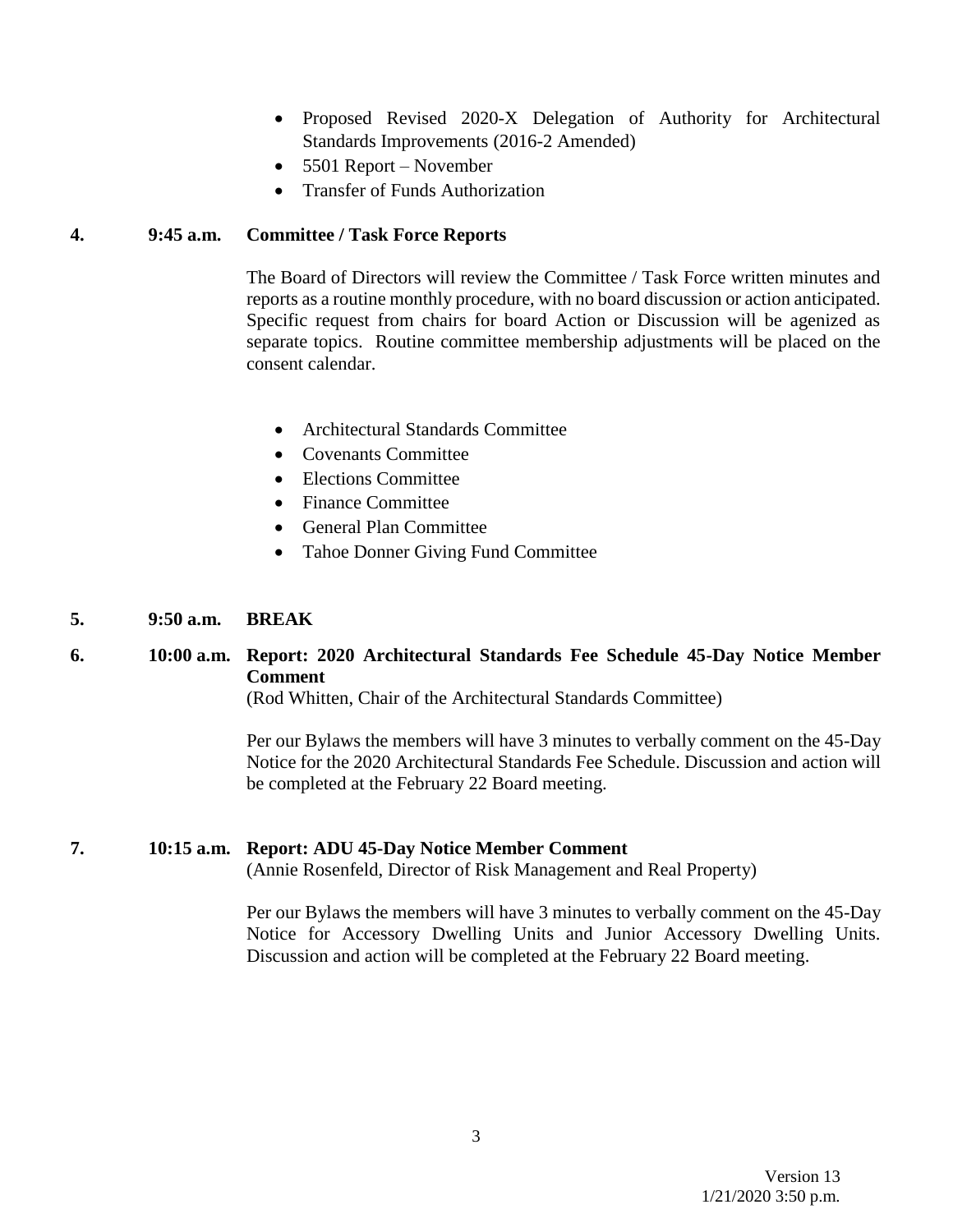# **8. 10:30 a.m. Action: Committee Charters and Committee Appointments**

(Board of Directors)

The Board of Directors will review and approve revised committee charters for the 5501 Audit Committee, General Plan and Finance Committees. The Board of Directors will take action on membership reappointments and initial appointments to the committees.

## **9. 11:00 a.m. Action: 2020 Committee Goals**

(Committee Chair)

The Board of Directors will consider approving 2020 goals for each standing committee:

- Architectural Standards Committee
- Covenants Committee
- Elections Committee
- Tahoe Donner Giving Fund Committee

### **10. 11:15 a.m. Action: 2020 Election Procedures and 2020 Fair Campaign Guidelines** (Bette Rohrback, Elections Committee Chair)

The Board of Directors will review and consider approving the 2020 Election Procedures and Fair Campaign Guidelines.

## **11. 11:25 a.m. Action: - Senior Transition Team Update**

(Annie Rosenfeld, Miguel Sloane, and Michael Salmon)

The Board of Directors will receive an update of accomplishments/future initiatives from the Senior Transition Team. The Senior Transition Team will also discuss the management objectives and proposed new objectives on financial transparency and employee development. The Board may take action on the new objectives.

### **12. 11:45 a.m. Discussion: General Manager Transition Update** (Board of Directors)

The Board will provide an update on the General Manager transition status.

## **13. 12:00 p.m. LUNCH**

All members are invited to join the Board of Directors for lunch. The Board Meeting will resume promptly at 12:30 p.m. to Agenda item 14.

**14. 12:30 a.m. Discussion: Quarterly Financial Update** (Michael Salmon, Director of Finance and Accounting)

The Board of Directors will be provided a quarterly financial update.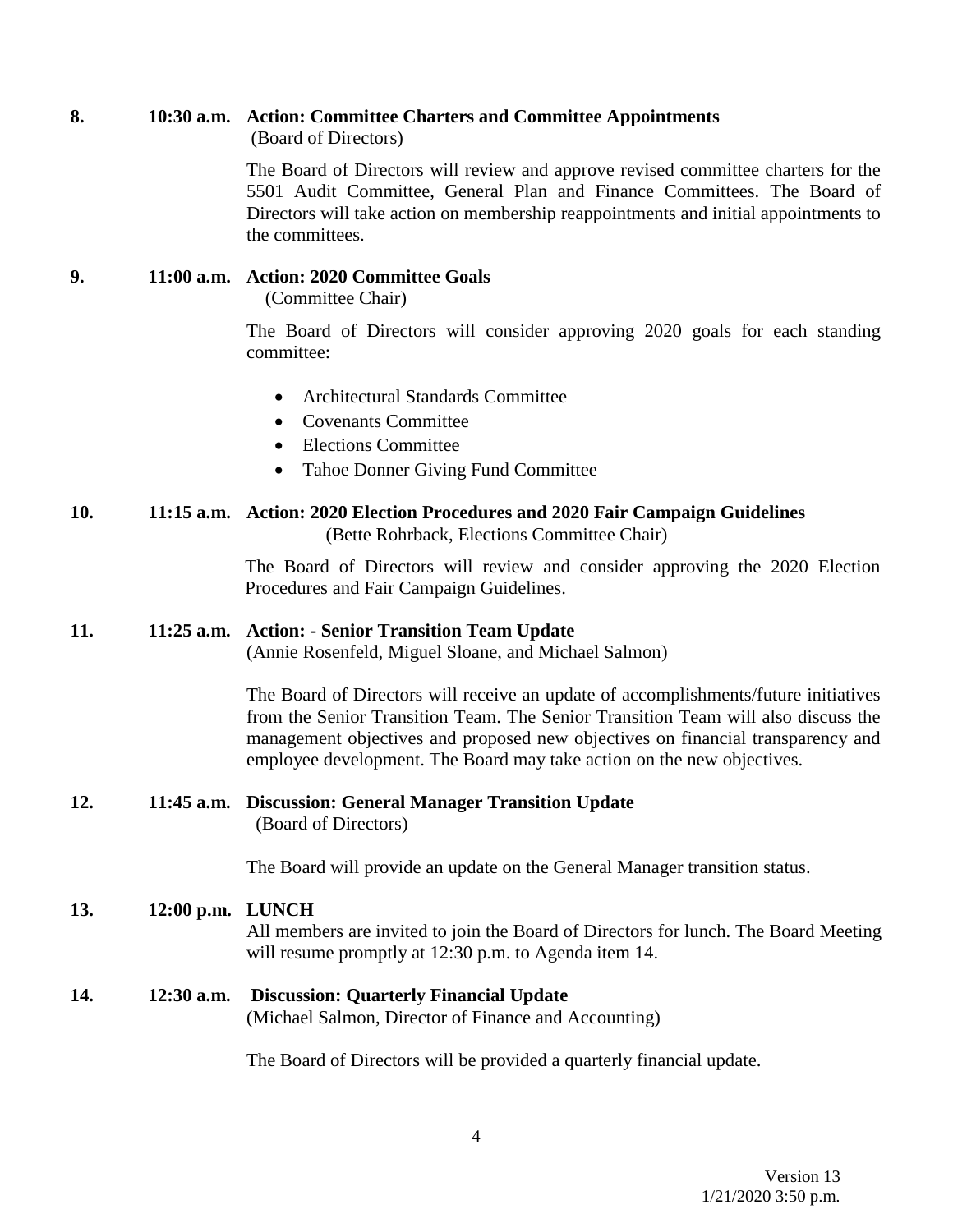## **15. 1:00 p.m. Action: Capital Projects Update**

(Jon Mitchell, Director of Capital Projects)

The Board of Directors will be briefed on actual capital projects spending vs. budget and forecasted expenditures for 2020. The Board may provide direction to staff on budgeted and new projects.

The Board may also provide direction to staff for non budgeted capital projects such as generators for TD facilities which do not have power redundancy.

The Board of Directors will receive an update on the Trout Creek Recreation Center expansion project.

## **16. 1:30 p.m. Discussion: Tahoe Donner Forestry**

(Bill Houdyshell, Forester)

The Board of Directors will receive a year end report from Forestry and planned projects for 2020.

## **17. 2:00 p.m. Action: Public Safety Power Outages 2020**

(Annie Rosenfeld, Director of Risk Management and Real Property and Jon Mitchell, Director of Capital Projects)

Staff will present to the board preliminary indications that the Truckee Donner Public Utility District's energy provider, NV Energy, will be imposing public safety power outages in Truckee in 2020 to avoid catastrophic wildfires. Staff presentation and discussion will include plans to communicate with members and internally about PSPs, and providing the board with information on generators at TD. The board may provide direction to staff on potential capital projects such as generators for TD facilities which do not have power redundancy.

## **18. 2:30 p.m. Executive Session (closed to members)**

The Board is allowed to meet in "executive session" to discuss certain topics (Civil Code §4935).

The Board of Directors plan to meet in Executive Session to discuss the following:

- Legal Matters
- Personnel Matters
- Contracts
- Approval of Executive Session Minutes

## **19. 5:00 p.m. Adjournment**